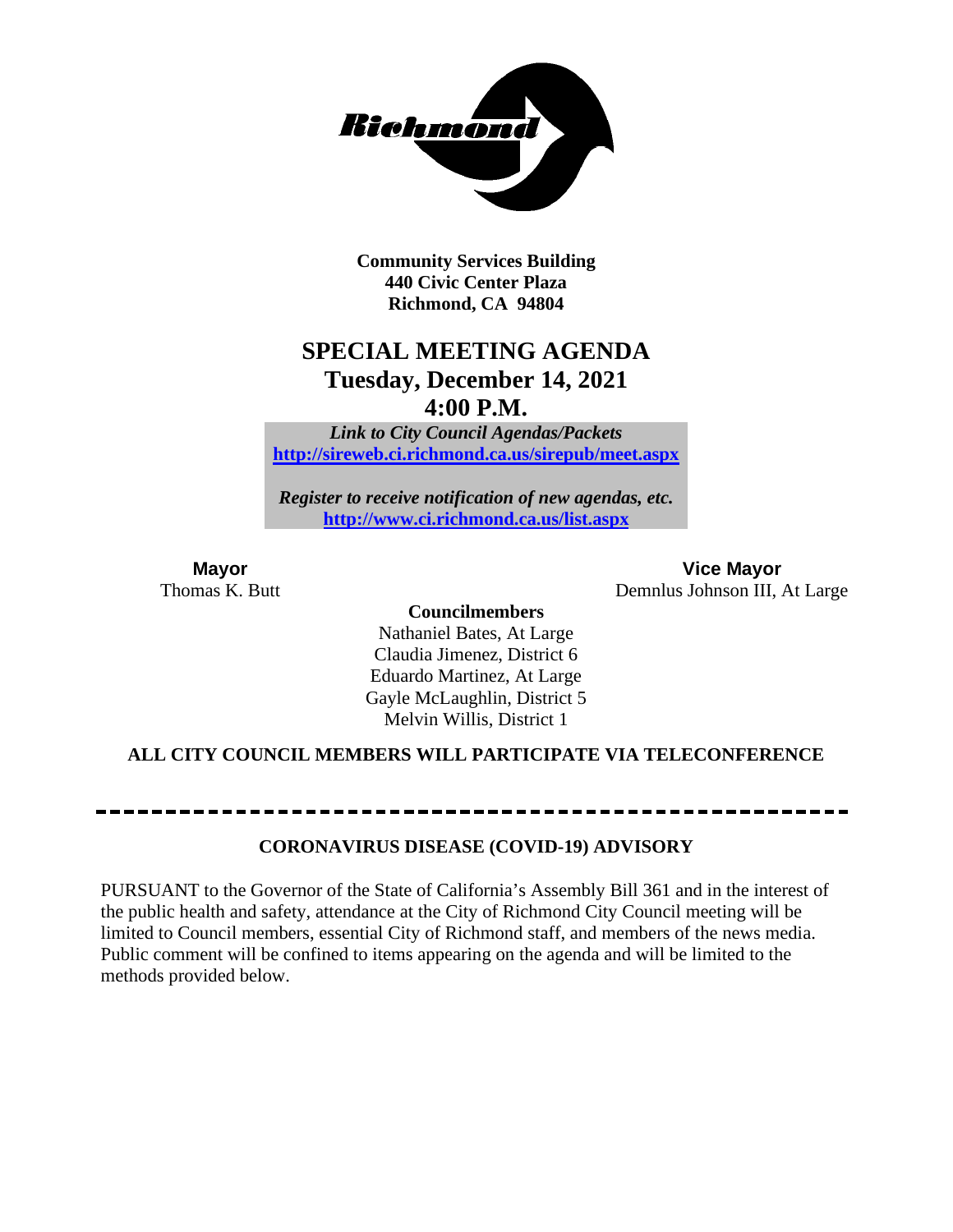#### **How to watch the meeting from home:**

- 1. KCRT Comcast Channel 28 or AT&T Uverse Channel 99
- 2. Livestream online at<http://www.ci.richmond.ca.us/3178/KCRT-Live>

#### **Public comment may be submitted by mail, email and/or Zoom video conference in the manner that follows; provided that no member of the public may submit more than one verbal comment per agenda item.**

- **1.** Via mail received by 12:00 p.m. the day of the meeting, sent to 450 Civic Center Plaza, 3rd Floor, Office of the Clerk, Richmond, CA 94804.
- **2.** Via email to [cityclerkdept@ci.richmond.ca.us](mailto:cityclerkdept@ci.richmond.ca.us) by 12:00 p.m. the day of the meeting.

Emails *MUST* contain in the subject line 1) public comments – agenda item # [include the agenda item number]. All such email will be posted on-line and emailed to the City Council before the meeting is called to order. **No individual email will be read into the record. Due to the high volume of emails received, emails that do not contain the correct identifying information in the subject line may be overlooked and may not become part of the record. Email received after 1:00 p.m. will be posted on-line following the meeting as part of the supplemental materials attached to the meeting minutes.**

**3.** Via Zoom by video conference or by phone using the following link/call-in numbers – for Open Session and City Council:

**Please click the link below to join the webinar: <https://zoom.us/j/99312205643?pwd=MDdqNnRmS2k4ZkRTOWhlUldQOUF1Zz09> Passcode: ccmeeting**

**Or iPhone one-tap:**

**US: +16699006833,,99312205643# or +13462487799,,99312205643# Or Telephone:**

**Dial (for higher quality, dial a number based on your current location):**

**US: +1 669 900 6833 or +1 346 248 7799 or +1 253 215 8782 or +1 312 626 6799 or +1 929 205 6099 or +1 301 715 8592**

#### **Webinar ID: 993 1220 5643**

International numbers available: <https://zoom.us/u/aehrwCgISx>

a. To comment by video conference, click on the Participants button at the bottom of your screen and select the "Raise Your Hand" button to request to speak when Public Comment is being asked for. Speakers will be called upon in the order they select the "Raise Your Hand" feature. When called upon, press the unmute button. After the allotted time, you will then be re-muted. \*\*

b. To comment by phone, you will be prompted to "Raise Your Hand" by pressing "**\*9**" to request to speak when Public Comment is asked for. When called upon, you will be asked to unmuted by pressing \*6. After the allotted time, you will then be re-muted. Instructions of how to raise your hand by phone are available at:

[https://support.zoom.us/hc/en-us/articles/201362663 -Joining-a-meeting-by-phone.](https://support.zoom.us/hc/en-us/articles/201362663) \*\*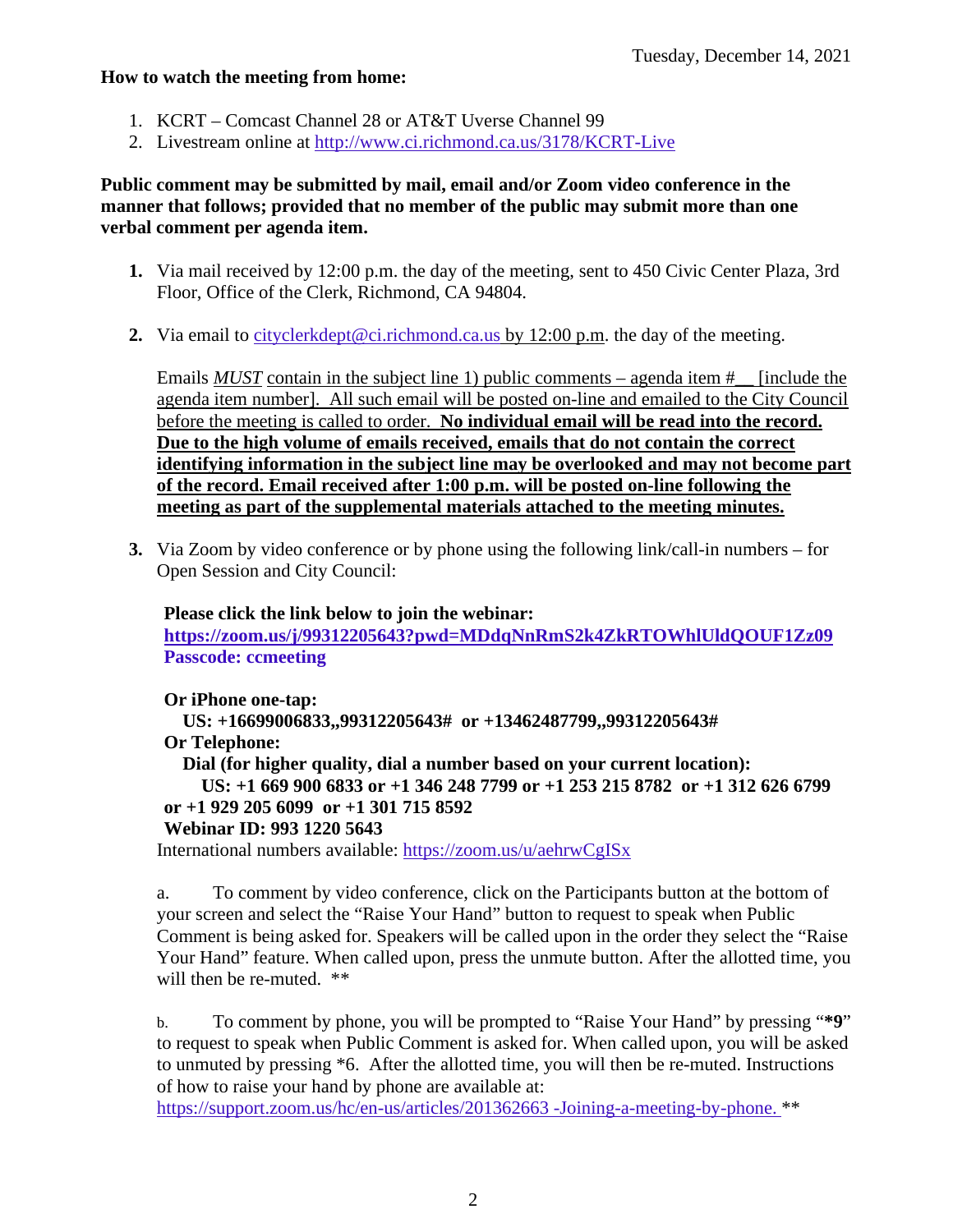\*\***The mayor or designee will announce the agenda item number and open public comment when appropriate. Individuals who would like to address the Council should raise their hand. The mayor will close public comment when public comment is concluded**.

*The City cannot guarantee that its network and/or the site will be uninterrupted. To ensure that the City Council receives your comments, you are strongly encouraged to submit your comments in writing in advance of the meeting.* 

*AB 361 Procedures in the Event of Technical Difficulties: In the event the meeting broadcast is disrupted, or if a technical issue on the agency's end disrupts public participation, the legislative body board cannot take any further action on the agenda until the technical issue is resolved.*

**Record of all public comments:** Properly labeled public comments will be considered a public record, put into the official meeting record, available after the meeting as supplemental materials, and will be posted as an attachment to the meeting minutes when the minutes are posted: [http://www.ci.richmond.ca.us/Archive.aspx?AMID=31.](http://www.ci.richmond.ca.us/Archive.aspx?AMID=31)

**Accessibility for Individuals with Disabilities:** Upon request, the City will provide for written agenda materials in appropriate alternative formats, or disability-related modification or accommodation, including auxiliary aids or services and sign language interpreters, to enable individuals with disabilities to participate in and provide comments at/related to public meetings. Please submit a request, including your name, phone number and/or email address, and a description of the modification, accommodation, auxiliary aid, service or alternative format requested at least two days before the meeting. Requests should be emailed to [cityclerkdept@ci.richmond.ca.us](mailto:cityclerkdept@ci.richmond.ca.us) or submitted by phone at 510-620-6513, ext. 9, or 510-620-6509. Requests made by mail to City Clerk's Office, City Council meeting, 450 Civic Center Plaza, Richmond, CA 94804 must be received at least two days before the meeting. Requests will be granted whenever possible and resolved in favor of accessibility.

**Effect of Advisory on In-person public participation:** During the pendency of Assembly Bill 361, the language in this Advisory portion of the agenda supersedes any language contemplating inperson public comment.

**CONDUCT AT MEETINGS:** Richmond City Council meetings are limited public forums during which the City strives to provide an open, safe atmosphere and promote robust public debate. Members of the public, however, must comply with state law, as well as the City's laws and procedures and may not actually disrupt the orderly conduct of these meetings. The public, for example, may not shout or use amplifying devices, must submit comment cards and speak during their allotted time, may not create a physical disturbance, may not speak on matters unrelated to issues within the jurisdiction of the City Council or the agenda item at hand, and may not cause immediate threats to public safety.

**CITY HARASSMENT POLICY:** The City invites public comment and critique about its operations, including comment about the performance of its public officials and employees, at the public meetings of the City Council and boards and commissions. However, discriminatory or harassing comments about or in the presence of City employees, even comments by third parties, may create a hostile work environment, if severe or pervasive. The City prohibits harassment against an applicant, employee, or contractor on the basis of race, religious creed, color, national origin, ancestry, physical disability, medical condition, mental disability, marital status, sex (including pregnancy, childbirth, and related medical conditions), sexual orientation, gender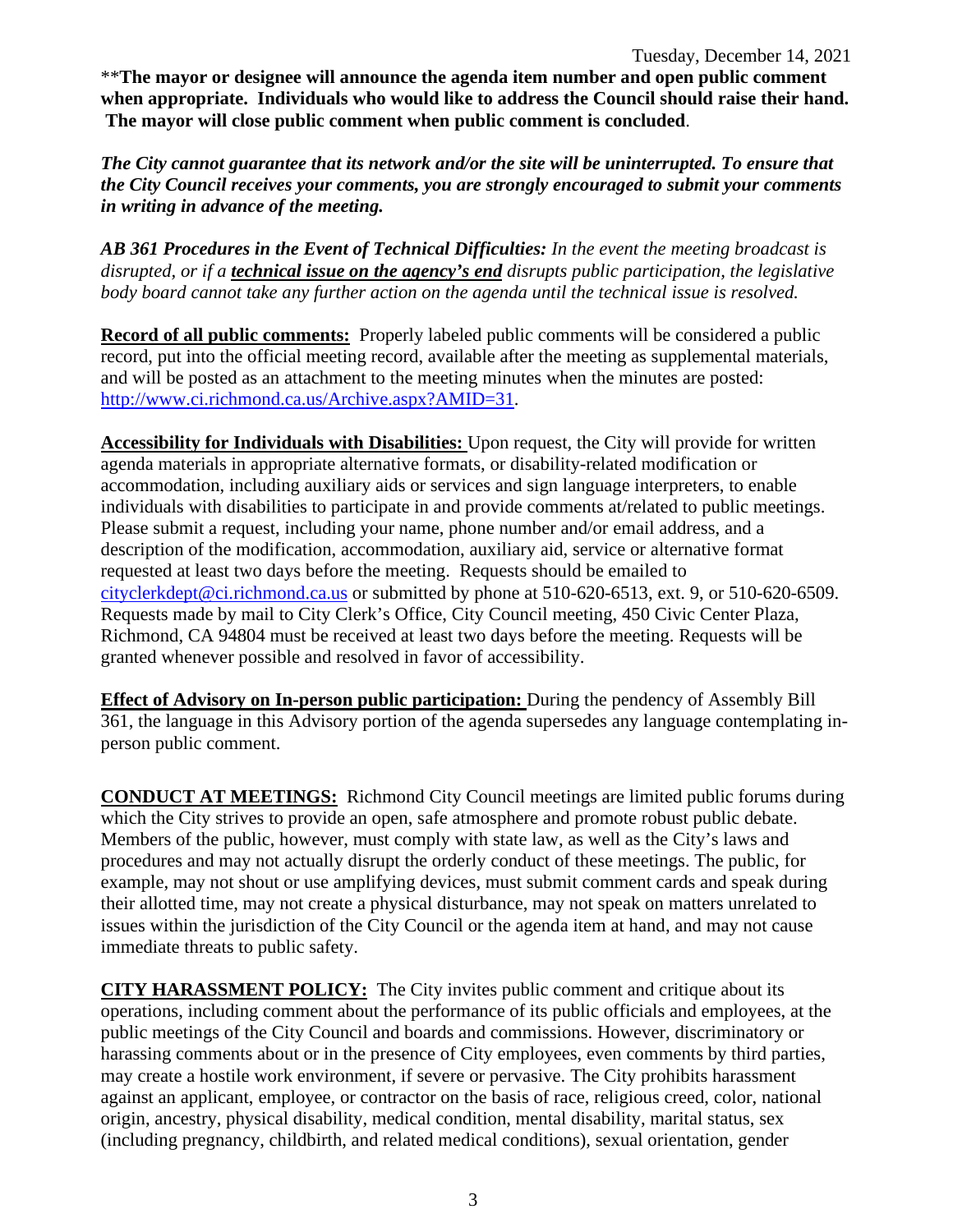identity, age or veteran status, or any other characteristic protected by federal, state or local law. In order to acknowledge the public's right to comment on City operations at public meetings, which could include comments that violate the City's harassment policy if such comments do not cause an actual disruption under the Council Rules and Procedures, while taking reasonable steps to protect City employees from discrimination and harassment, City Boards and Commissions shall adhere to the following procedures. If any person makes a harassing remark at a public meeting that violates the above City policy prohibiting harassment, the presiding officer of the meeting may, at the conclusion of the speaker's remarks and allotted time: (a) remind the public that the City's Policy Regarding Harassment of its Employees is contained in the written posted agenda; and (b) state that comments in violation of City policy are not condoned by the City and will play no role in City decisions. If any person makes a harassing remark at a public meeting that violates the above City policy, any City employee in the room who is offended by remarks violating the City's policy is excused from attendance at the meeting. No City employee is compelled to remain in attendance where it appears likely that speakers will make further harassing comments. If an employee leaves a City meeting for this reason, the presiding officer may send a designee to notify any offended employee who has left the meeting when those comments are likely concluded so that the employee may return to the meeting. The presiding officer may remind an employee or any council or board or commission member that he or she may leave the meeting if a remark violating the City's harassment policy is made. These procedures supplement the Council Rules and Procedures relating to disruption of orderly conduct at Council meetings.

Any law enforcement officer on duty or whose service is commanded by the presiding officer shall be Sergeant-at-Arms of the Council meetings. He/she, or they, shall carry out all orders and instructions given by the presiding officer for the purpose of maintaining order and decorum at the Council meetings (City Council Rules of Procedure and Order Section III F, RMC Section 2.12.030).

**\*\*\*\*\*\*\*\*\*\*\*\*\*\*\*\*\*\*\*\*\*\*\*\*\*\*\*\*\*\*\*\*\*\*\*\*\*\*\*\*\*\*\*\*\*\*\*\*\*\*\*\*\*\*\*\*\*\***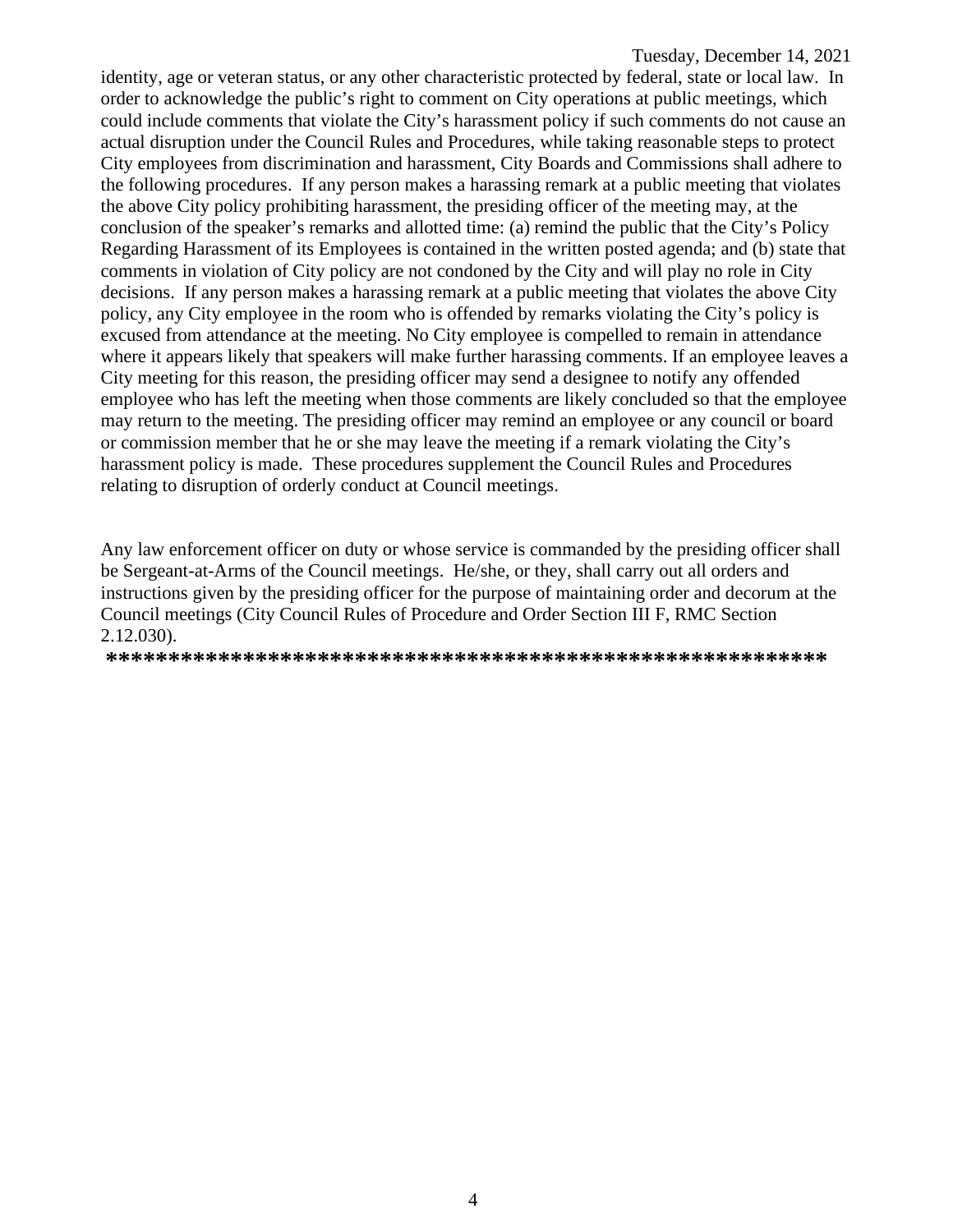# **SPECIAL MEETING OF THE RICHMOND CITY COUNCIL**

4:00 p.m.

## **A. ROLL CALL**

## **B. PUBLIC COMMENT INSTRUCTIONAL VIDEO**

## **C. STATEMENT OF CONFLICT OF INTEREST**

### **D. AGENDA REVIEW**

#### **E. COUNCIL AS A WHOLE**

- **E-1.** ADOPT a resolution commending outgoing city attorney Teresa Stricker for her service and professionalism; and renouncing and condemning statements about the city attorney made by Mayor Tom Butt - Councilmembers Claudia Jimenez (510-620-6565), Eduardo Martinez (510-620-6593), and Melvin Willis (510- 412-2050). **This item was continued from the December 7, 2021, meeting.**
- **E-2.** APPROVE a \$40,000 amendment to the legal services agreement with the law firm of Burke Williams, & Sorensen, LLP for general municipal and personnel matters for a total amount not to exceed \$140,000 - City Attorney's Office (Heather McLaughlin 510-620-6509). **This item was continued from the December 7, 2021, meeting.**
- **E-3.** APPROVE (1) a \$50,000 amendment to the legal services agreement with the law firm of Burke Williams, & Sorensen, LLP for general municipal and personnel matters for a total amount not to exceed \$100,000 and (2) an additional appropriation of \$50,000 from the general fund to pay for a portion of the second contract amendment - City Attorney's Office (Heather McLaughlin 510-620-6509). **This item was continued from the December 7, 2021, meeting.**
- **E-4.** APPROVE (1) a \$75,000 amendment to the legal services agreement with the law firm of Meyers Nave, LLP for general municipal law advice and litigation for a total amount not to exceed \$85,000 and (2) an additional appropriation of \$75,000 from the general fund to pay for the first contract amendment - City Attorney's Office (Heather McLaughlin 510-620-6509).**This item was continued from the December 7, 2021, meeting.**
- **E-5.** RECEIVE a presentation on a draft summary proposal for a new city-wide Community Benefits Policy - City Manager's Office (Shasa Curl 510-620-6606). **This item was continued from the November 23, and December 7, 2021, meetings.**